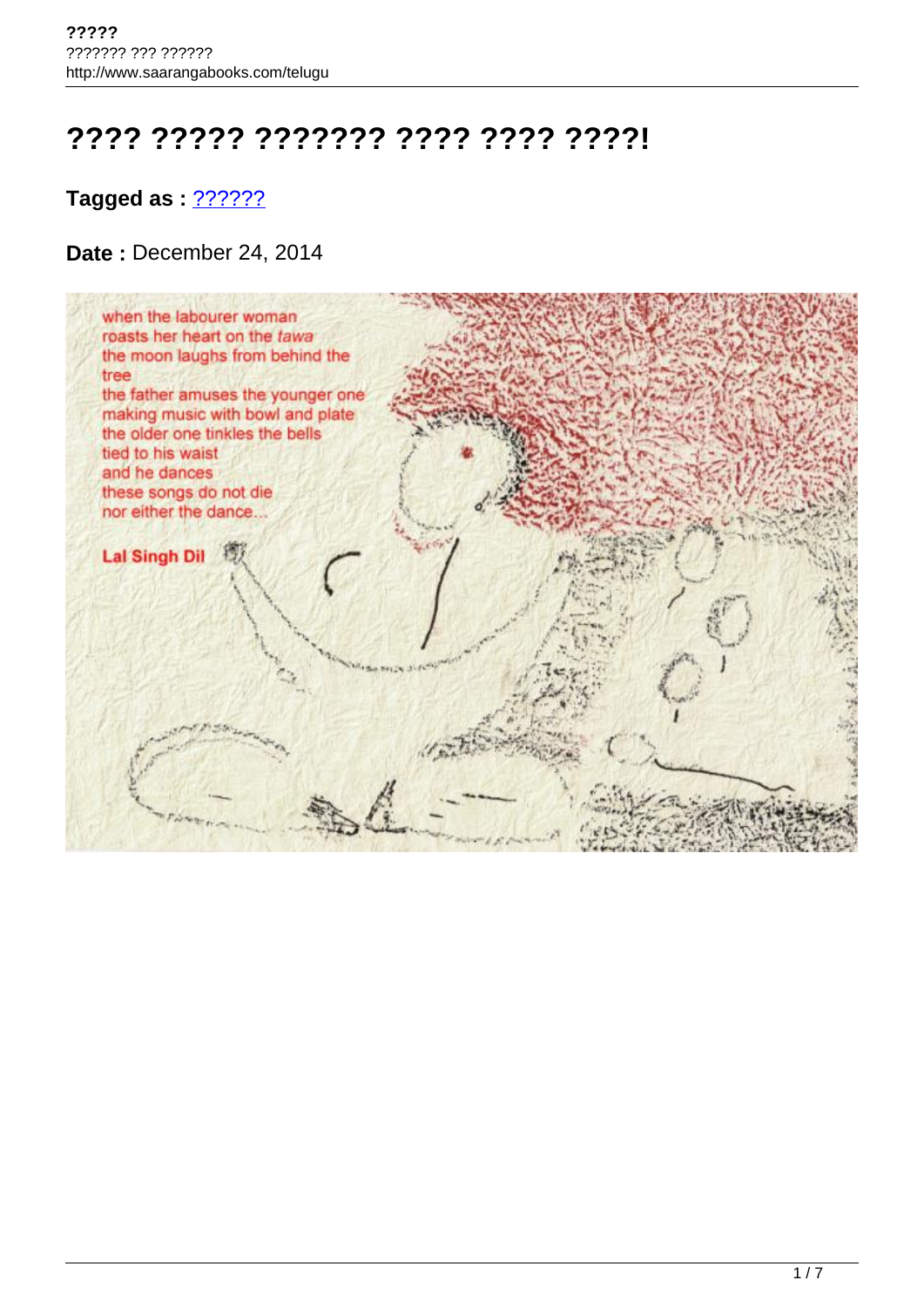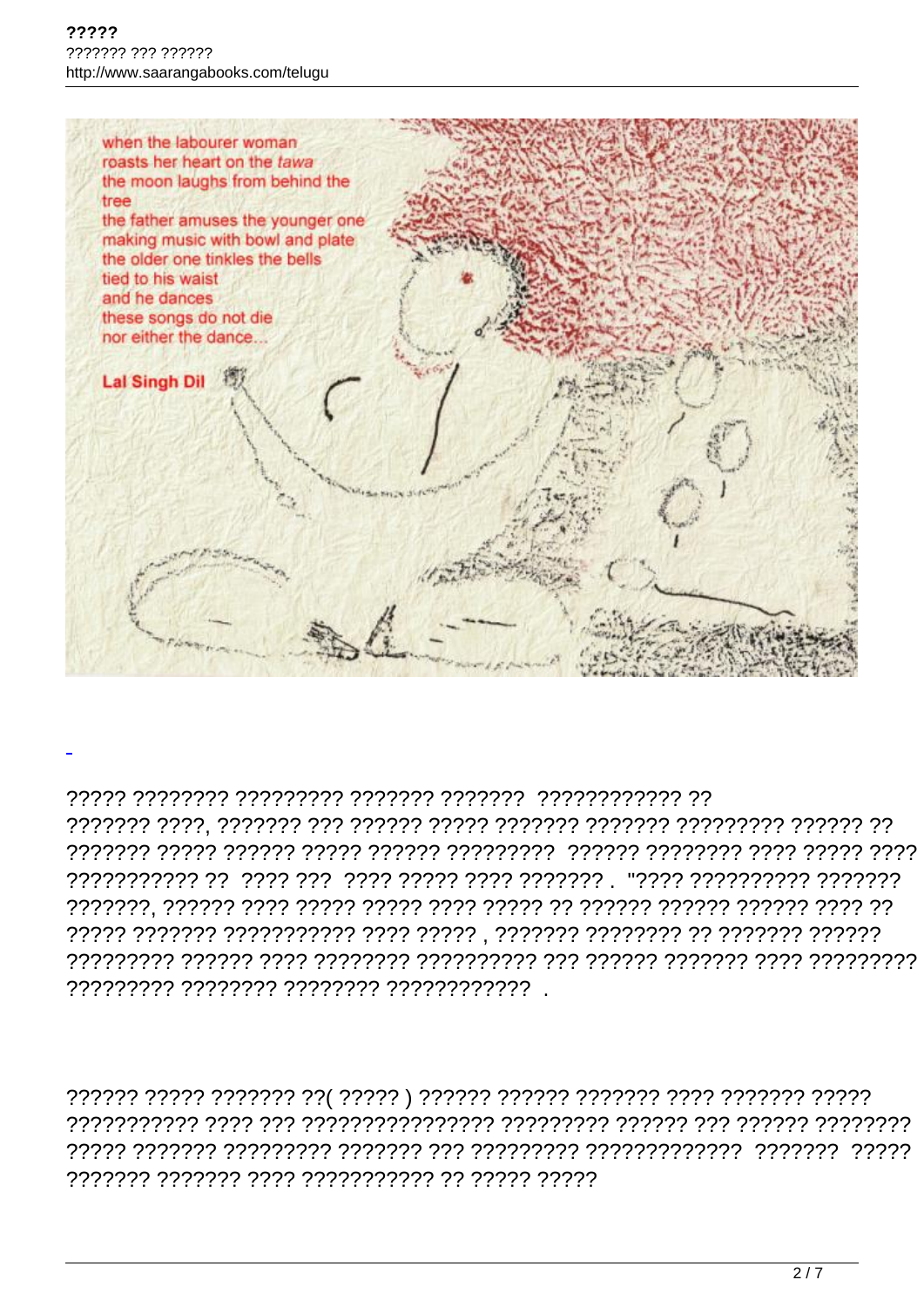$(????????????????$ 

????? ??? ????? ,

???? ??????????? ??????????

?????????? ?? ?? ????????

: Forlorn, I contemplate

a single thought:

that your oiled hair

would bring me salvation. - )



(????? ??? ?????? ???????? ????

???????? ?????? ?????? ?? ?????????? ,

??? ??????????? ? ????????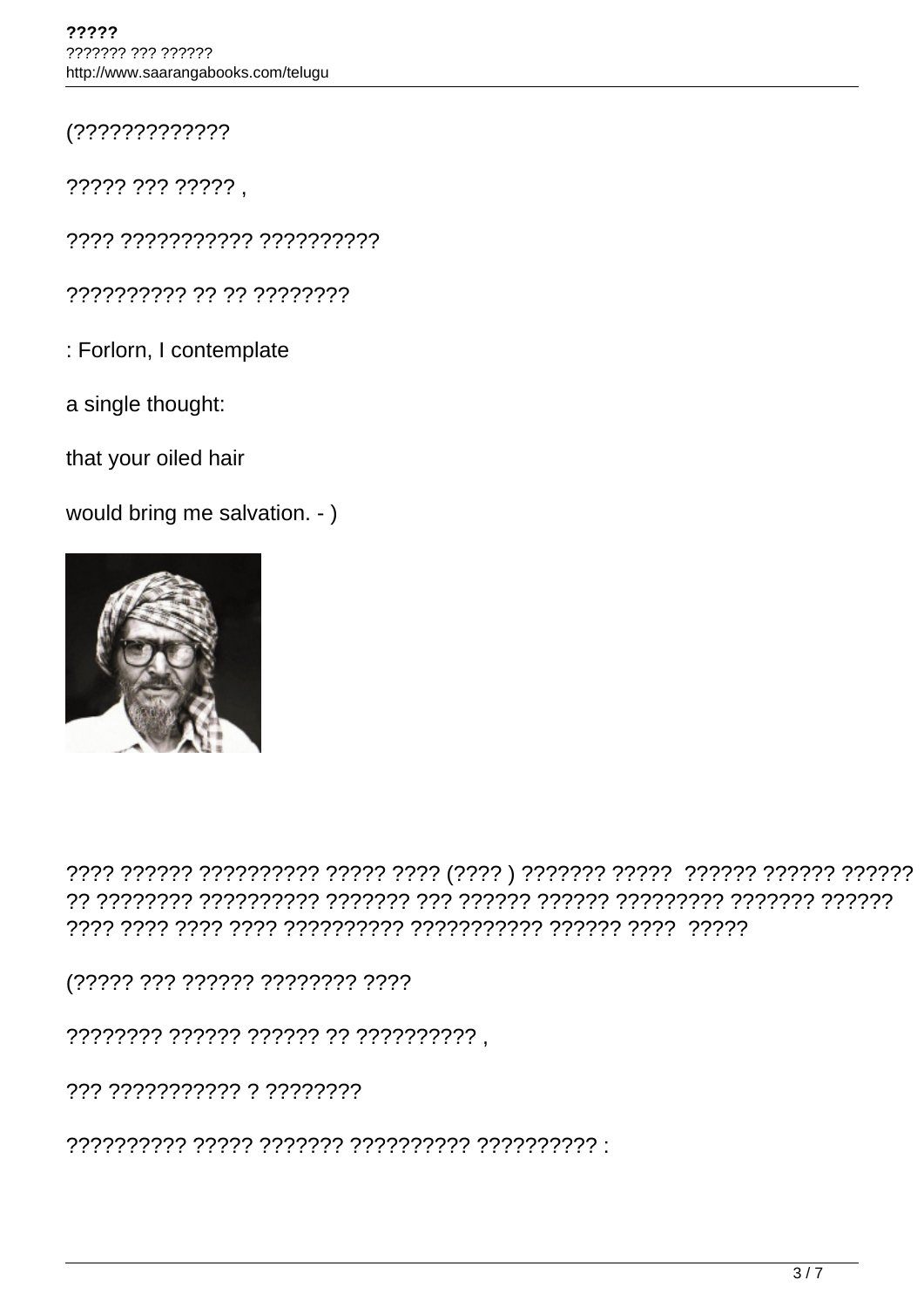#### If the inhabitants of other planets

would learn of this

they would turn to stone

and never rise again

If animals were to

experience this

they would run to the forest

screaming in fear of humanity...)

????? ??????? ???? ??????? ?????????? , ??????? ?????????? ?????? ????????????? ?????????? , ?????????? ?????????? ????? ????? ????? ???? ???? ????????? ????? ?????? ???????????? ???? ????? ? ??? ?? ?? ?????? ?????????? ?????????? ????????? ????? ?? ???? ????? ???? ???????? ?????? ?????????? ???? ?? ?????? ???????? ???? ?????????? ?????? ???? ???? ????? ?????? ???????? ????? ????? .

???? , ??? ?? ??????? ????????? sutluj Di Hawa (Breeze from the Sutlej) 1971; Bahut Sarey Suraj (So Many Suns) 1982; and Satthar (A Sheaf) 1997. Naglok (The World of the N?gas) ???? ??????? ?? ???????????? ??????? Dastaan ??? ????? ???????????????? ???? ????? ??? ????? ?????????? ???? ??????????, ????????? ???????? ??????? ????? ???????? ????????????? ?????? ??????? ???????? ??? ???????? ?????? Caste ??? ???? ???? , ????? ????????? ?????? ??? ?? ????? ?? ?? ?? ????? ???????? ?? ???????? 'The shades of Evening ?????? ????? ????????????????

**Caste**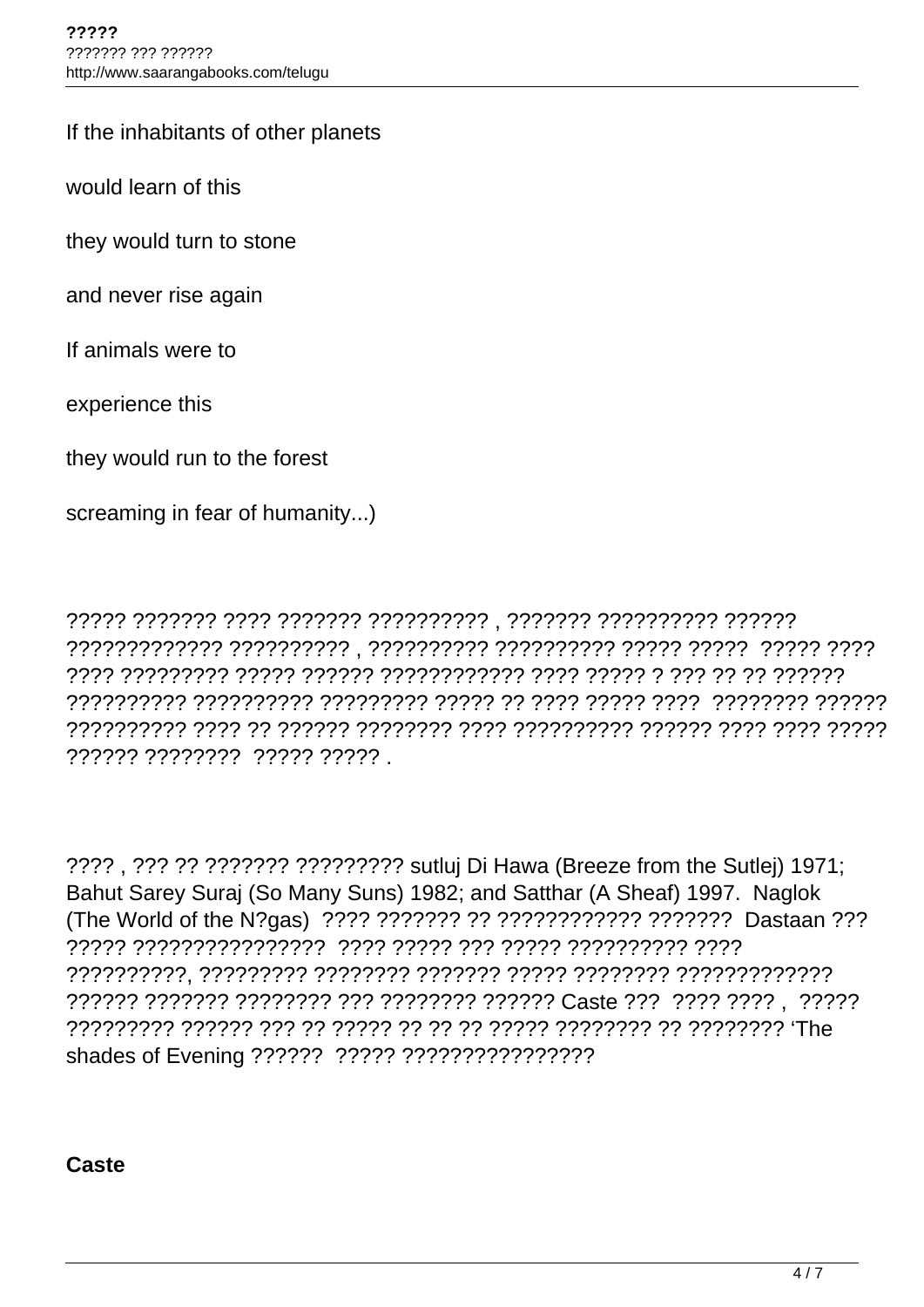You love me, do you?

Even though you belong

to another caste

But do you know

our elders do not

even cremate their dead

at the same place?

## **The shades of evening**

The shades of evening

Are old once again

The pavements

Head for settlements

A lake walks

From an office

Thrown out of work

A lake is sucking